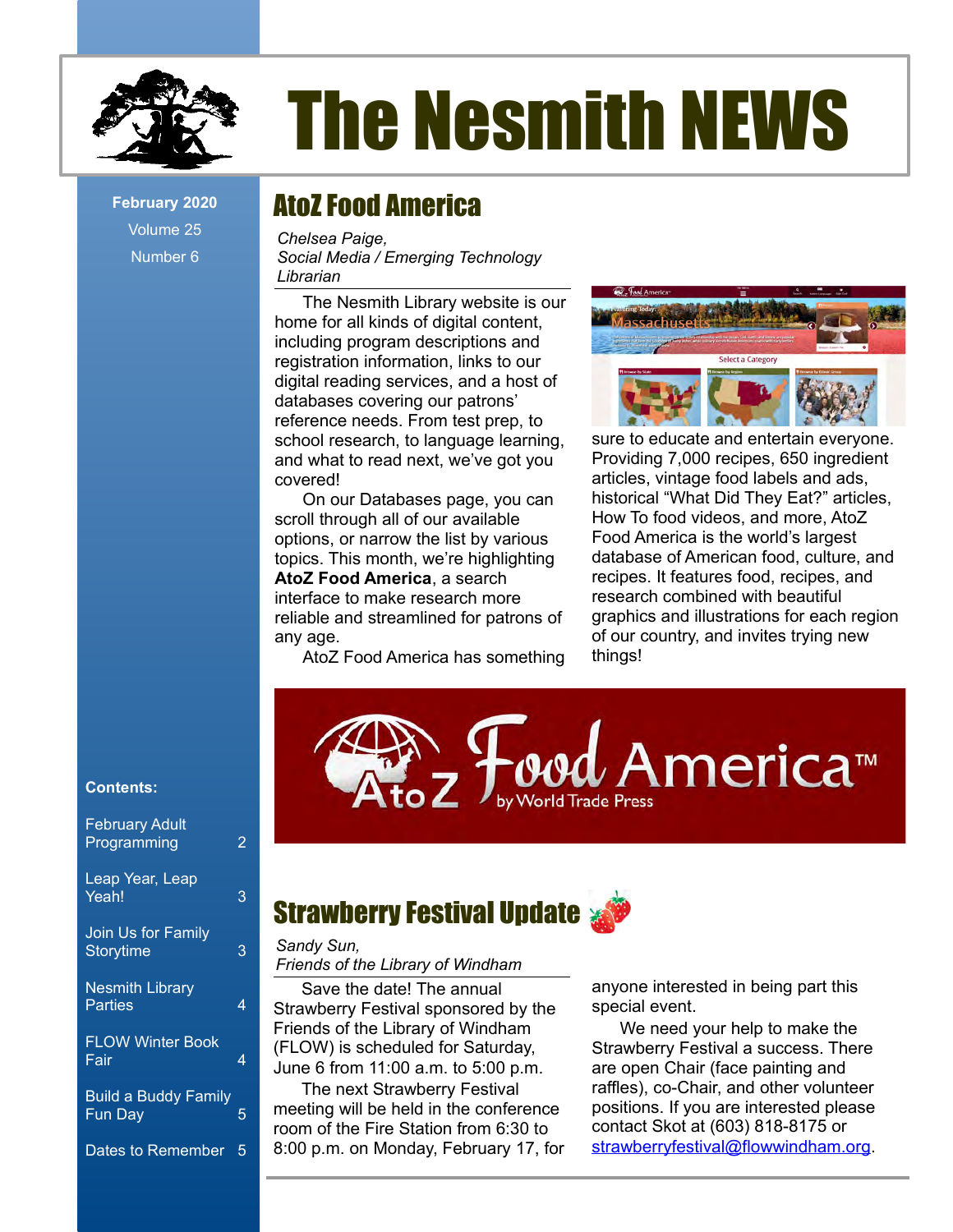## February Adult Programming

*Maria Schroeter,*

*Adult Programming Librarian*

Our Learn to Knit group will meet on February 4 at 6:00 p.m. We'll continue to meet the first Tuesday of every month from 6:00 p.m. to 7:00 p.m. Bring your own



needles and yarn, as supplies are not provided. This workshop is now open to teens ages 13 and up, and no registration is required. Just stop on in!

The Nesmith Library Book Group will be meeting a week



**ED INTIFICATION** Carlier this month on Wednesday, February 5 at 6:30 p.m., and this month we've been reading *Fleishman Is in Trouble* by Taffy Akner. If you

TAFFY BRODESSER-AKNER Brodesser-

didn't have a chance to read the book, no worries! Come to the meeting and start with our next book (title to be revealed at the meeting!) and mark your calendar; we meet every second Wednesday of the month at 6:30

p.m. In order to participate, you must have a Nesmith Library card or a card from one of the libraries in our consortium, you need to be over the age of 16, and you must register.

Curious about Reiki and all it has to offer? Join us on Wednesday, February 19 at 6:00 p.m. when Reiki master Carissa Sikora guides us through this sacred, ancient, gentle, hands-on healing art. We'll begin with a short introduction to Reiki, and then move into some practical applications. Carissa's healing journey has included challenges with anxiety, depression, chronic pain, and autoimmune disease. Nothing fulfills her more than helping others connect to their higher self to unlock their healing potential. She believes that we are all our own best healers.

Carissa Sikora is a psychic medium, intuitive coach, and Reiki



master who lives in Windham with her husband and two daughters. She provides

energy healing services through 1:1 or group readings, coaching, Reiki sessions, and training. Carissa offers support and spiritual guidance as well as using psychic impressions, intuitive downloads, oracle cards, spirit loved ones, and guides to help her clients identify where their blocks and challenges stem from. For more information about Carissa and her services,

please go to her website at [www.carissasikora.com](http://www.carissasikora.com/). This program is for ages 16 and up, and you must register.



Celebrate Mardi Gras a little early on Monday, February 24 at 6:00 p.m. by decorating a traditional carnival mask! Once worn to provide anonymity, thereby allowing mingling among the classes, the masks have become a fashionable staple at Mardi Gras balls all over the world. You'll use feathers, sequins, and glitter to make a spectacular mask of your own! Beads and King Cake, too! Space is very limited, so register early! This program is for Nesmith Library card holders ages 16 and up, and registration is required.

To register, go online by visiting [www.nesmithlibrary.org/](http://www.nesmithlibrary.org/) [events](http://www.nesmithlibrary.org/events). If you have any questions about registration, please call the Nesmith Library at 432-7154 or email Maria at [mschroeter@](mailto:mschroeter@nesmithlibrary.org) [nesmithlibrary.org.](mailto:mschroeter@nesmithlibrary.org)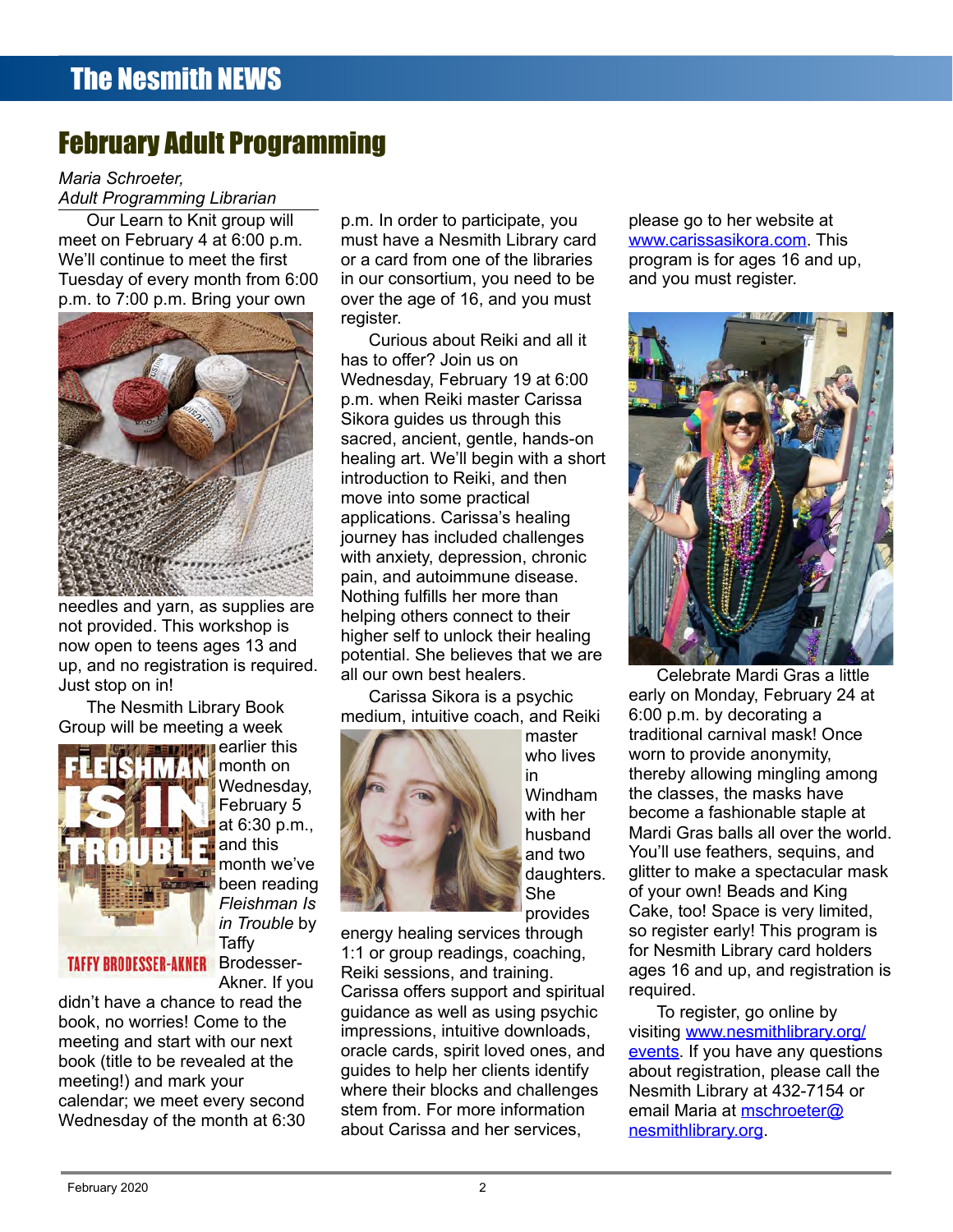## Leap Year, Leap Yeah!

#### *Molly Pevna, Youth Services Librarian*

This year is a Leap Year, which means that there's an extra day for programs! February brings with it Valentine's Day, Galentine's Day, and so many other special events...

#### **FOR KIDS**

What better way to celebrate Valentine's Day than with chocolate? On Tuesday, February 11 at 4:00 p.m. we have our **Choc-o-Fun Storytime**. This program is drop-in, but please email Molly in advance to let her know if your child has any food allergies we should accommodate.



As always, we'll have **Hogwarts** on Tuesday, February 18 at 6:30 p.m.

On Thursday, February 20 we have the traveling **Welcoming Library** coming to the library! This specific collection is a compilation of picture books that travels around the tri-county area, specially cultivated for the demographics of this area. The purpose of the Welcoming Library is to encourage discussion and welcome refugees, immigrants, and new Americans.

Lastly, reminder to Preschool Storytime attendees: we will not being having Storytime the week of the FLOW Book Fair (February 12 and 13)!

#### **FOR TEENS**

On Friday, February 7 at 3:30 p.m. we'll be celebrating **Galentine's Day**. As Leslie Knope describes it: "It's only the best day of the year!" for "ladies [and



everyone] celebrating ladies [and everyone]". Celebrate Laura Jean Covey style with some self-care and show your love for your friends!

With winter break around the corner, it may be getting hard to concentrate, but it's the perfect time to do some studying with our **SAT Practice Test** happening on Tuesday, February 25 at 8:30 a.m. To register, please visit our website at [www.nesmithlibrary.org/events/](http://www.nesmithlibrary.org/events/) [Teens](http://www.nesmithlibrary.org/events/Teens) or email Molly. Questions, concerns, excitement? Always feel free to reach out to Molly at [mpevna@nesmithlibrary.org.](mailto:mpevna@nesmithlibrary.org)

## Join Us for Family Storytime

#### *Azra Palo,*

*Head of Youth Services*

Do you have children of different ages? Are you looking for a drop-in storytime? Look no further than our Family Storytime!

Every Friday (unless otherwise noted) starting at 10:30 a.m. in the multi-purpose room, Azra leads all ages in singing, dancing, and more! We use scarves, musical instruments, bubbles, parachutes, and other fun to get children excited about literacy and music. There is also a special story and craft with every

storytime. Each storytime is drop-in and no registration is required. Questions? Email Azra at [apalo@nesmithlibrary.org](mailto:apalo@nesmithlibrary.org) or call her at 432-7154.

As always we welcome you to our other drop in storytimes: Toddler Storytime with Miss Chris (Mondays 9:30 and 10:30 a.m. and Fridays 9:30 a.m.) and Busy Bee Baby Storytime (Wednesdays 10:30 a.m.).

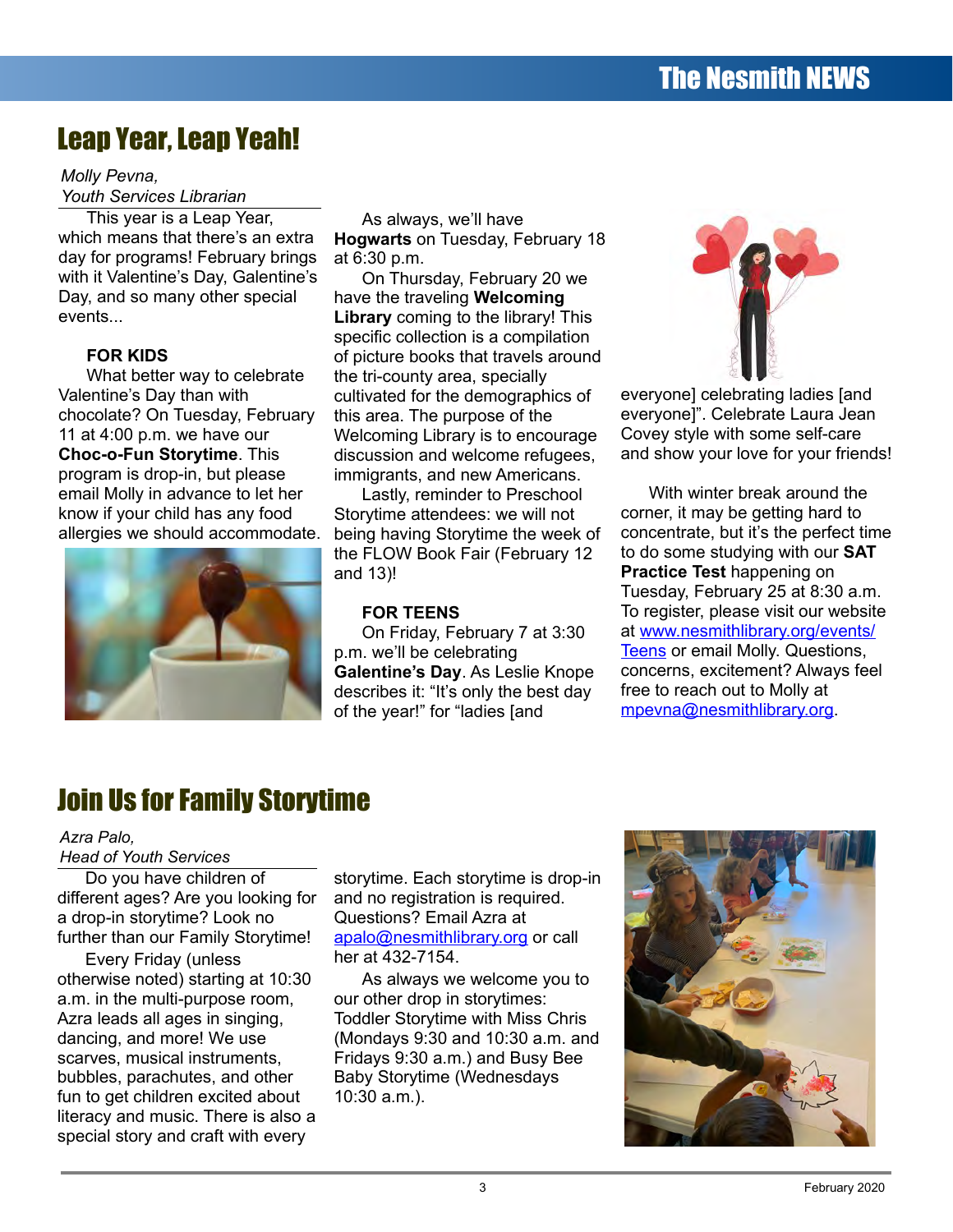## Nesmith Library Parties

#### *Azra Palo*

**Valentine's Day Party** Saturday, February 8 1:00 p.m. No registration necessary. All ages welcome.



Join your friends at the Nesmith Library on Saturday, February 8 starting at 1:00 p.m.

for sweet treats of all kinds in time for Valentine's Day! There will be music, games, and craft stations for all ages. No registration is required. Questions? Email Azra at [apalo@nesmithlibrary.org.](mailto:apalo@nesmithlibrary.org)

#### **Special Family Storytime: Leap Year Party**

Friday, February 28 10:30 a.m. No registration necessary. All ages, with caregiver. Celebrate the Leap Year during this special Family Storytime, Friday, February 28, 10:30 a.m. at Nesmith Library! At Family Storytime, we will sing, read, dance, AND we do a craft that you get to take home. There will

be plenty of instruments, bubbles, and more to go around. This ageinclusive storytime at the Nesmith Library is meant to accommodate families of all types and sizes. No registration is required and all ages are welcome. We ask that all children be accompanied by an adult caregiver during the program. Questions? Azra at [apalo@nesmithlibrary.org](mailto:apalo@nesmithlibrary.org).



## FLOW Winter Book Fair

The Friends of the Library of Windham's Winter Book Fair will be held February 13-15 in the multipurpose room at the Nesmith Library. The hours are as follows.

- Thursday, February 13 from 3:00 to 8:00 p.m. for teachers, retirees, and FLOW members only.
- Friday, February 14 from 9:00 a.m. to 5:00 p.m., open to all.
- Saturday February 15 from 9:00 a.m. to 2:00 p.m, open to all.

Not a FLOW member? Join us with no strings attached! Only \$35 per family per year.

Not sure if you're a member? Email us at

[membership@flowwindham.org](mailto:membership@flowwindham.org) to find out.



If you'd like volunteer at the Winter Book Fair, slots are available on Wednesday, February 12 from 3:00 to 8:00 p.m. and Saturday, February 15 from 2:00 to 5:00 p.m.

Sign up at:

[https://www.signupgenius.com/go/7](https://www.signupgenius.com/go/70A0C49A8AF2CA4FD0-flow) [0A0C49A8AF2CA4FD0-flow](https://www.signupgenius.com/go/70A0C49A8AF2CA4FD0-flow)

Visit [www.flowwindham.org](http://www.flowwindham.org/) for more details.

Thank you for your continuous support!